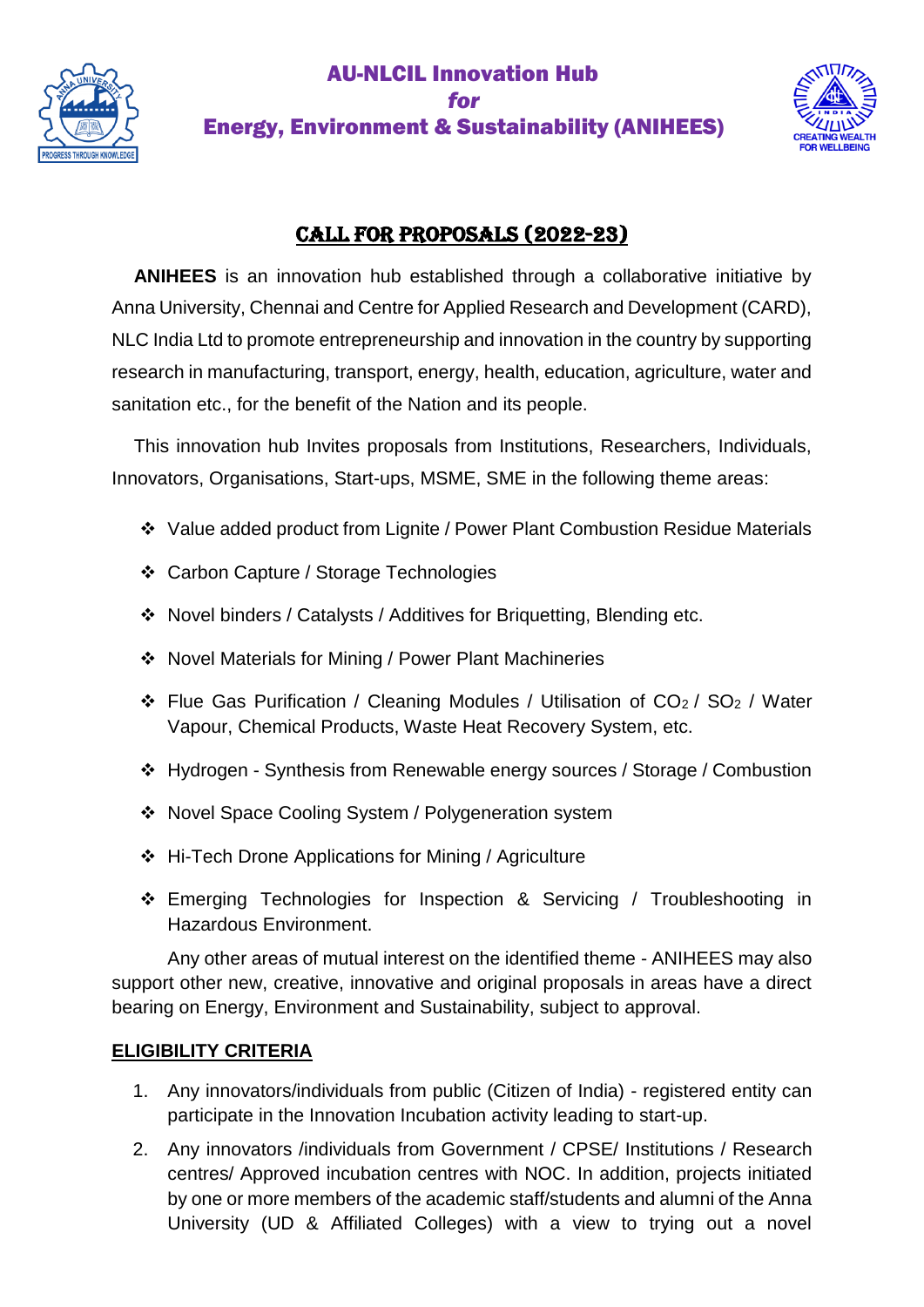technological idea for up-gradation to a commercial proposition, scaling up a laboratory concept into prototype, and setting up a technology business enterprise.

- 3. MSMEs/SMEs entity having turnover less than 25 crores and having innovation aspiration/ having innovative concepts with a view to trying out a novel technological idea for up-gradation to a commercial proposition, scaling up a laboratory concept into prototype and setting up a technology business enterprise.
- 4. Any innovators from private organizations/ Industry/ Institution/ research & services/ marketing having registered in India with the eligibility criteria can also participate in the ANIHEES activity. The person has to obtain NOC from the Institution/organization and should have a minimum fund contribution of not less than 25% on the total outlay.
- 5. Applicant must be a Diploma / graduate in science / Engineering / Technology. New Innovators / Incubatees should have minimum 3 - 5 members, with the age limit below 45 years, as a group associated with an entity.

\**The entity should not have been blacklisted by any Governmental Entity or any Incubation Centre. The Promoter(s) should not have any criminal case pending in any Court of Law in India.*

### **MODE OF EVALUATION**

- 1. Existing Original Solution / IP / Capability of the entity in the related areas.
- 2. Fitment of the proposed solution to the themes listed.
- 3. Team credentials and Execution strength.
- 4. Financial strength including cost Effectiveness of innovation.
- 5. Global / Indian recognition of repute.
- 6. Any customer implementations and references will help significantly.

Please send the proposal as per the format enclosed to '**aniheescoordinator@gmail.com'** on or before **06th May, 2022**.

> **Dr. V. Kumaresan, Coordinator – ANIHEES, Anna University, Chennai - 600 025.**

#### **For any queries, contact:**

Phone : 044 – 2235 7590, 7964 (9.00 AM – 5.00 PM)

Email : aniheescoordinator@gmail.com